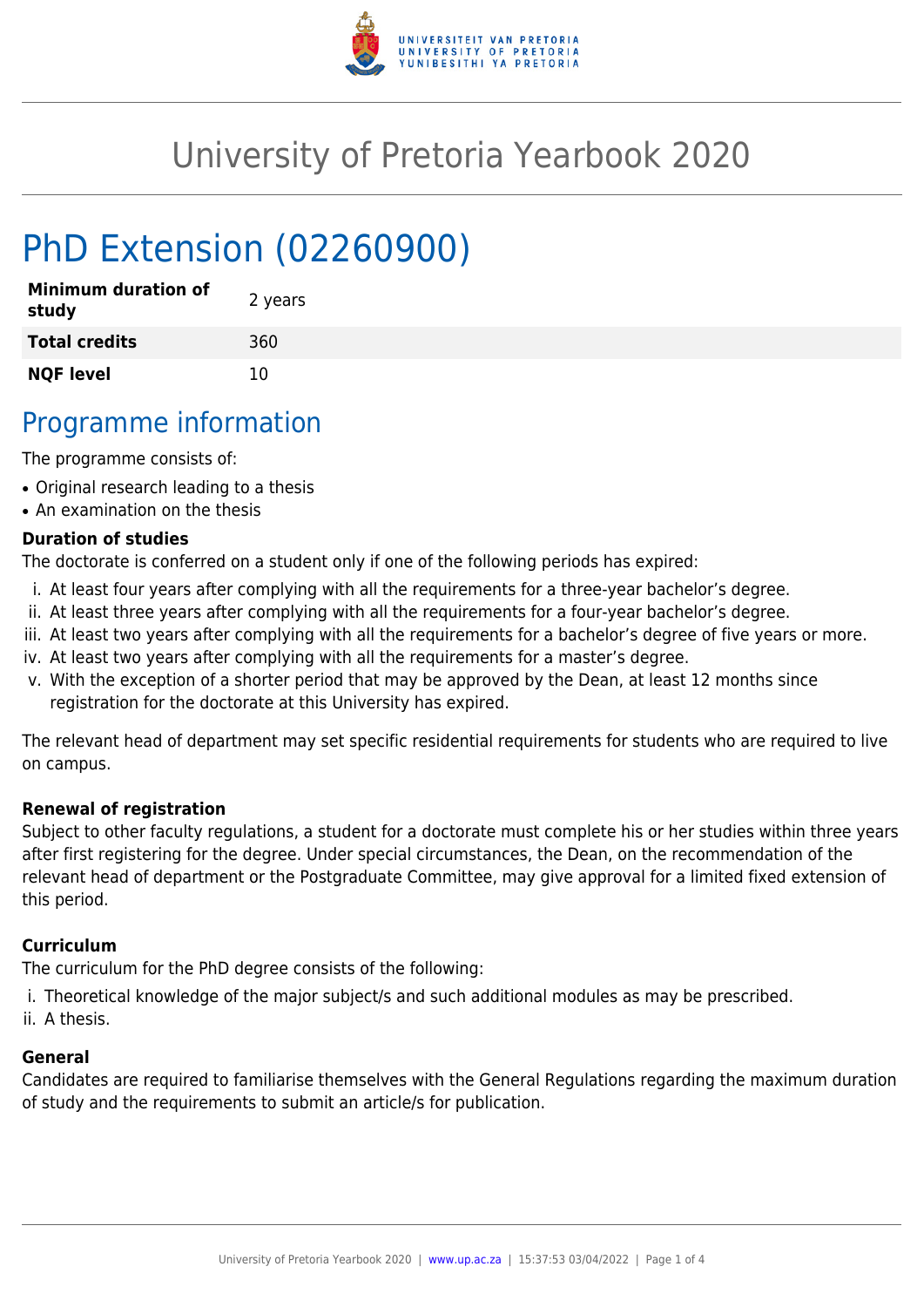

## Admission requirements

- MScAgric or an equivalent applicable degree.
- At least 60% for the dissertation component in the preceding degree

## Examinations and pass requirements

- i. Consult the General Regulations that apply to the calculation of marks.
- ii. In order to obtain the PhD degree the candidate must:
- pass the examinations and the prescribed modules, as determined in the study programme;
- pass the thesis; and
- pass the final examination on the thesis and general subject knowledge.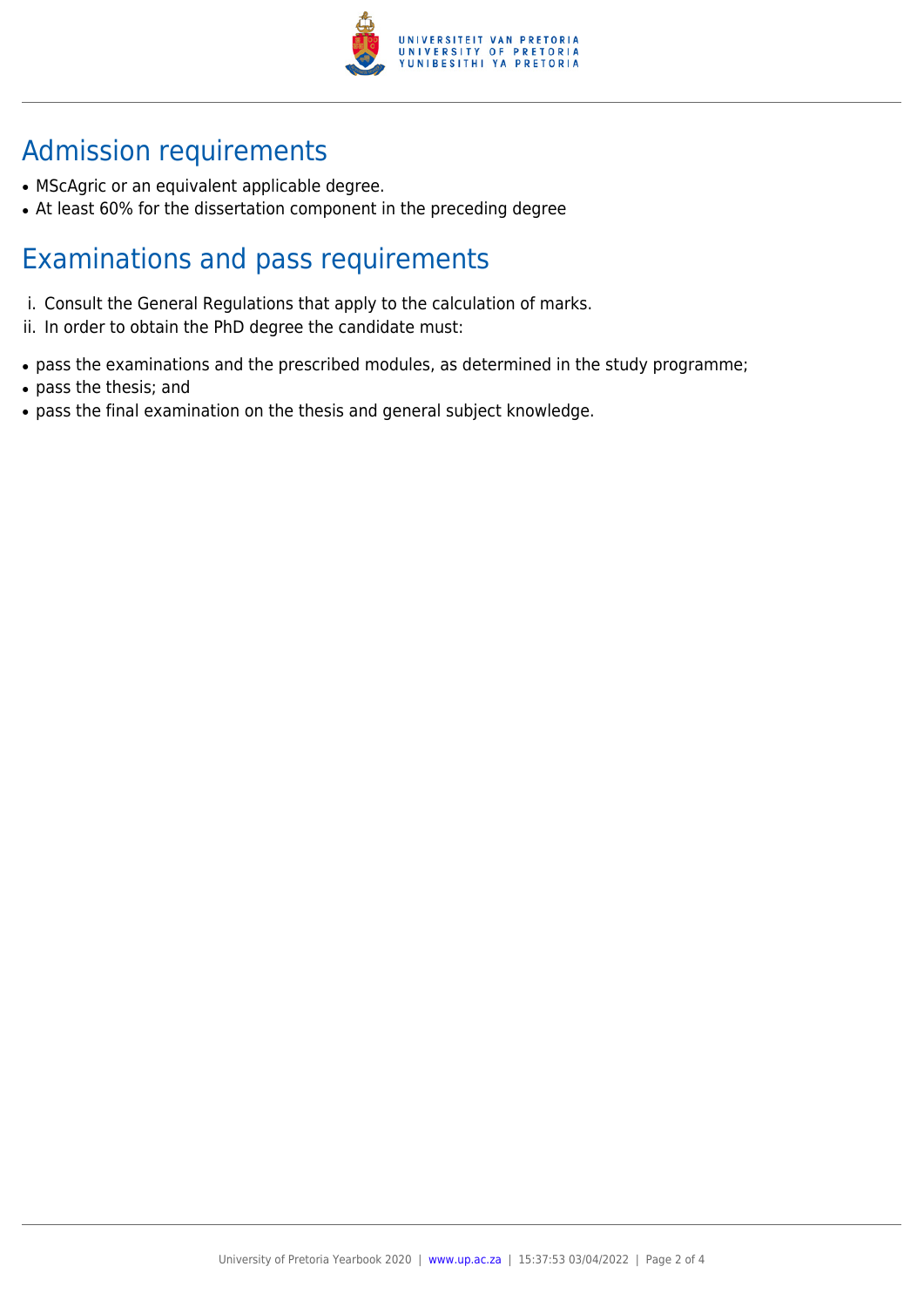

### Curriculum: Year 1

**Minimum credits: 360**

### **Core modules**

[Thesis: Extension 990](https://www.up.ac.za/yearbooks/2020/modules/view/AGV 990) (AGV 990) - Credits: 360.00